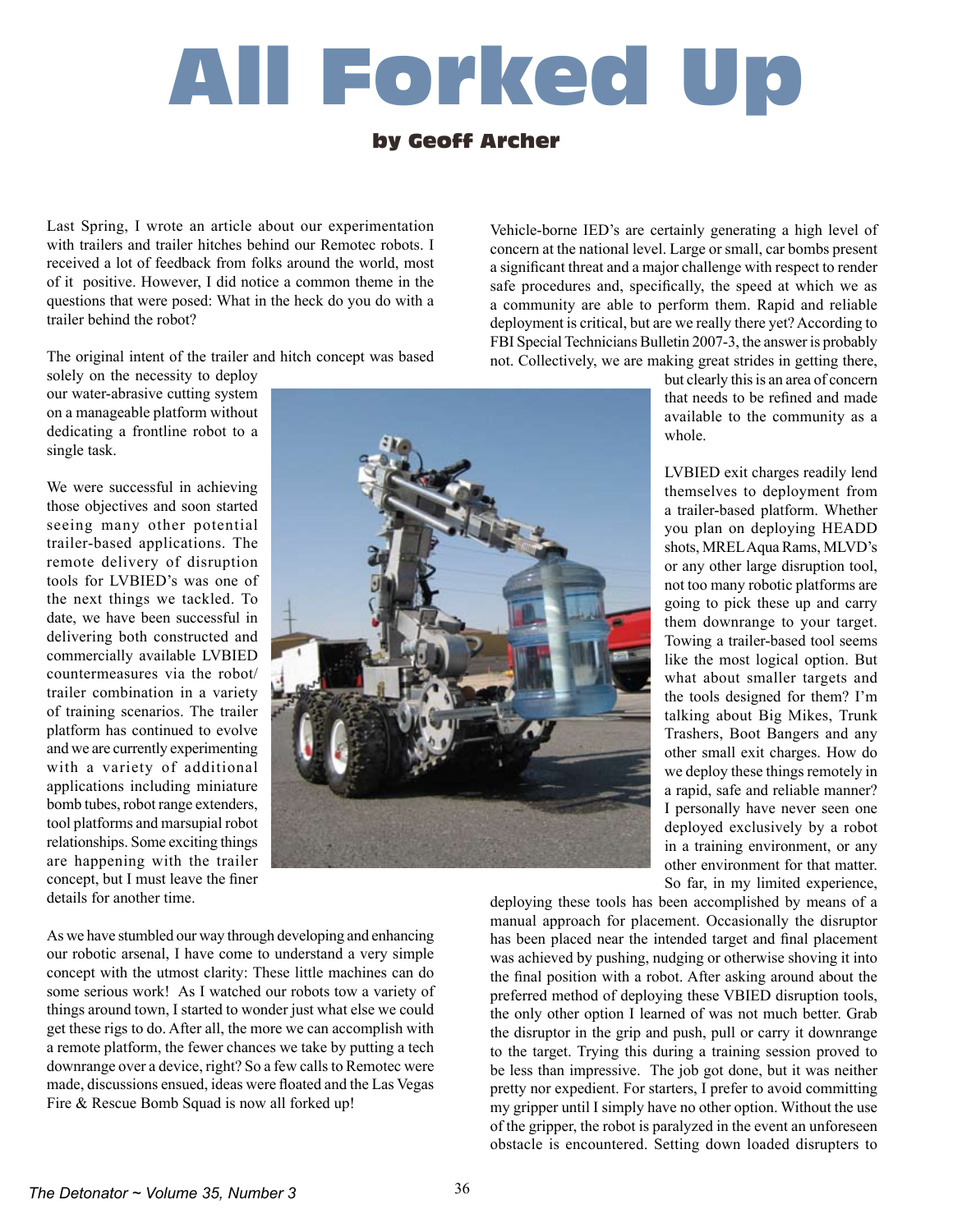deal with other problems and then picking them up again to proceed seems somewhat less than efficient. Likewise, pushing or pulling them along the ground with the arm did not instill a high level of confidence in this operator. Overloading the arm with a large payload causes the arm to drift and, ultimately, arm motor failures. There had to be a better way.

A closer look at the anatomy of a Remotec F6A seemed to show a

viable solution to this problem. This little workhorse, along with it's big brother the Mark VA-1, are fitted with tracked articulators both front and rear. It is my understanding that these appendages were originally designed to aid in navigating uneven terrain and specifically to allow these machines to climb stairs. Not only do the articulators allow the machines to accomplish these tasks, but to also permit the robot to extend its vertical profile by getting "up on its toes" with little effort. If the articulator motors in the F6A are capable of lifting the 400+



pound robot up on its toes, then they should have an easy time carrying any of the various exit charges previously mentioned, right? Off to the shop we go...

Since we already had a mounting platform for our hitch system that attaches directly to the F6A's rear articulators, it seemed to be the obvious place to start. At a quick glance, it would appear that the front and rear articulators are identical and,

in fact, they are. However, there is a minor configuration difference, specifically their positioning in relationship to the F6A chassis. A considerable redesign was necessary to allow the mounting base to be attached to the front articulators without interfering with normal articulator function.

Just like the design process for the rear mounting plate, we did not want the front system to interfere with the robot's normal functions when not in use. Our redesigned base bracket achieves these goals



with only one minor trade off: The base bracket will obscure some of the drive camera's field of view as the articulators run through their range of motion. This is a minor inconvenience thatcan be easily overcome by using the additional cameras on the robot if necessary. Extensive testing by members of our unit has not shown this to be a problem for an experienced

operator. So at this point, we have essentially relocated our trailer hitch system to the front articulators. Now what?

Looking across the shop at our HEARST (Heavy Equipment & Render Safe Technology) platform, the solution became quite obvious; make that F6A into a forklift! The HEARST is based on a 10,000 pound capacity Yale forklift that has been modified for remote operation. The intended mission of this machine is to

> deliver very large disruption tools against very large vehicle-borne IED's. So if we could just shrink this concept down and employ it on our other robotic platforms, we would be in business. We figured that if anybody could fork it up, well, you get the idea.

> Since we had already relocated our hitch system to the front articulators, the rest came along fairly quickly. The receiver hitch concept allows for an infinite number of tools to be attached by way of the standard draw bar and hitch pin mounting concept. Our fork design is no different and can be mounted and

deployed in just a matter of minutes. The main draw bar is fashioned in a tee configuration that, in turn, holds an extruded aluminum bar out just beyond the front articulators. The "forks" are then attached to the aluminum bar with adjustable connecters and, taa-daa, the F6A is now a forklift.

The "forklift" function is controlled by a quick flip of the front articulator switch and requires no additional modifications. The tool

> is simple, effective and brimming with potential.

> The system allows for fine adjustment of fork width, as well as rapid interchangeability of different fork designs. We have experimented with a variety of different fork shapes and configurations, to include a standard flat fork, as well as both round and hexagonal profiles. The flat fork mimics the shape of forks seen on most any forklift in common use around the world. We have tested these flat forks in several lengths and have been successful in delivering Big Mikes

(~45 pound payload), both with and without base platforms. This was achieved without requiring any counterbalance on the rear of the robot. However, in the event counterweight is needed, it can be placed in the rear hitch assembly as necessary. The flat forks also work very well for delivering the Cherry Engineering Trunk